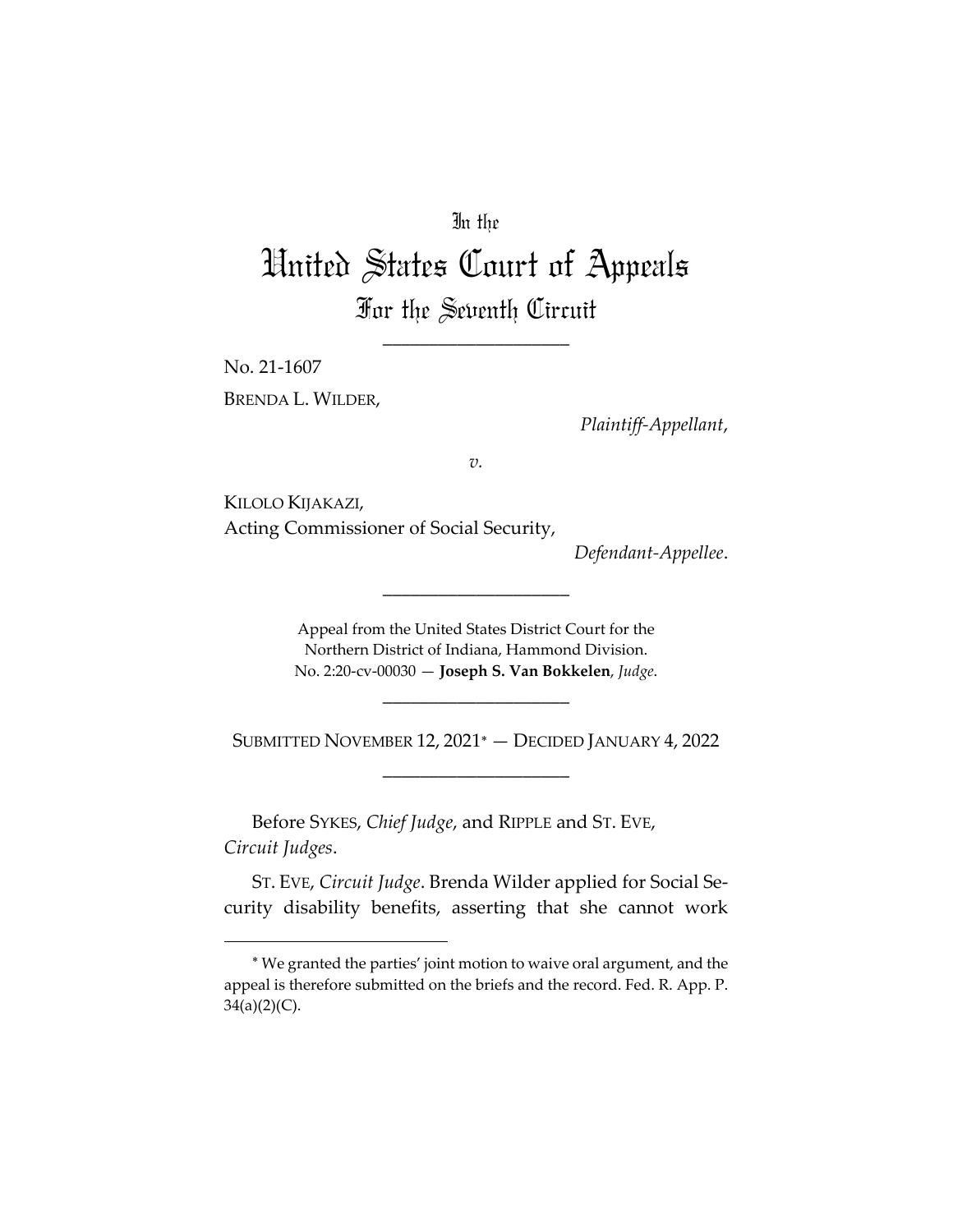because of hip pain, difficulty walking, lower back pain, and balance issues. After her claim was administratively denied, an administrative law judge (ALJ) concluded that Wilder's impairments, while severe, did not meet or equal one of the impairments listed in 20 C.F.R. Part 404, Subpart P, App'x 1. The ALJ then concluded that Wilder had the residual func‐ tional capacity to perform sedentary work with limitations and that suitable jobs existed in significant numbers in the na‐ tional economy, so she was ineligible for disability benefits. The Social Security Appeals Council denied Wilder's request for review, and the district court held that substantial evidence supported the ALJ's decision.

On appeal, Wilder argues that the ALJ erred by failing to consider whether she met or equaled Listing 11.17(a), even though her attorney did not argue to the ALJ that she met or equaled that Listing (or any Listing). Wilder further contends that the ALJ erred by failing to request the opinion of a medi‐ cal expert, and that the ALJ's evaluation of her subjective symptoms was patently wrong. Because the ALJ's decision was supported by substantial evidence, we affirm.

#### **I. Background**

## **A. Factual Background**

Wilder was born in 1970 and has a high school education. She previously worked as a motor vehicle quality worker and a salesclerk, but she has not worked since October 2015. Wil‐ der applied for Social Security disability benefits on August 8, 2016, alleging a disability onset date of October 8, 2015. Wil‐ der had a significant number of medical appointments in ad‐ vance of filing her application. We provide a representative selection of these medical appointments between October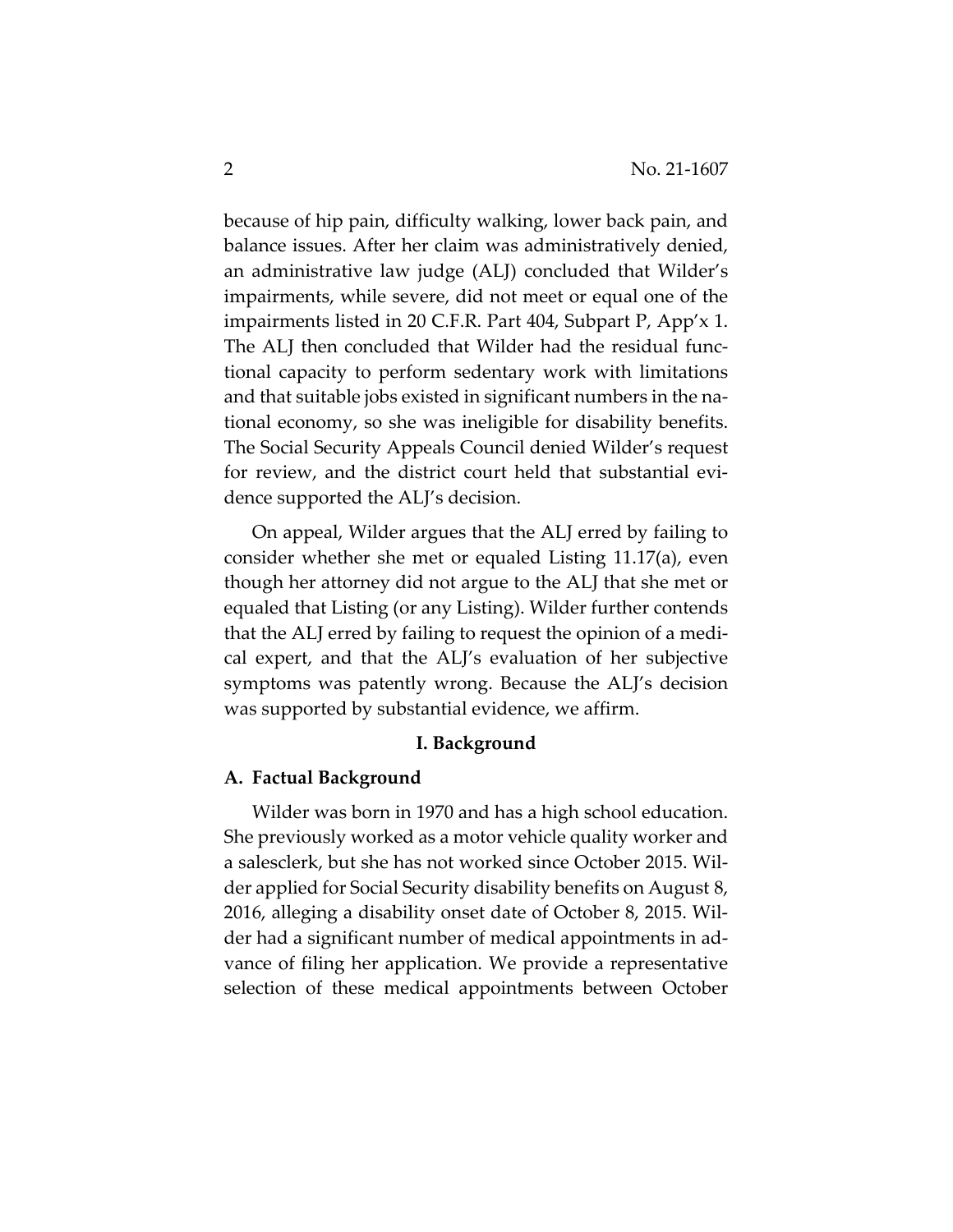2014 and June 2018, which are documented in the administra‐ tive record.

On October 9, 2014, Wilder saw orthopedic surgeon Dr. Gregory McComis. Wilder said that she had been experienc‐ ing hip pain for the past two years after falling down the stairs. Dr. McComis diagnosed her with osteoarthritis and bursitis of the hip, prescribed medication, and gave her a hip injection. Wilder returned to Dr. McComis on November 4, 2014 and reported that she was still experiencing hip pain. On November 17, 2014, Wilder went to neurologist Dr. Chao Gong complaining of lower back pain. Epidurals provided temporary relief, but Wilder said that physical therapy made the pain worse. Dr. Gong noted that she had a wide‐based and ataxic (unsteady) gait, left‐sided lumbar paraspinal muscle tenderness, abnormal range of motion, abnormal coordina‐ tion, and abnormal stability, among other things. After sev‐ eral similar visits, Dr. Gong diagnosed her with cerebellar ataxia on January 26, 2015.1

On February 10, 2016, Wilder saw neurologist Dr. Ender Akan. She reported that since turning 40 years old, her bal‐ ance had deteriorated, and she began falling down. The fre‐ quency of her falls at this time is unclear from the record. She also struggled with fine motor skills and felt dizzy when lying down. Wilder could not perform a tandem gait, a test of mus‐ cular coordination and equilibrium in which "the heel of the advancing foot is put down directly in front of the toes of the

<sup>1</sup> "Cerebellar ataxia" is the loss of the ability to coordinate activity of the muscles due to a disease of the cerebellum, a part of the brain. *Cerebel‐ lar ataxia*, Attorney's Dictionary of Medicine (2021).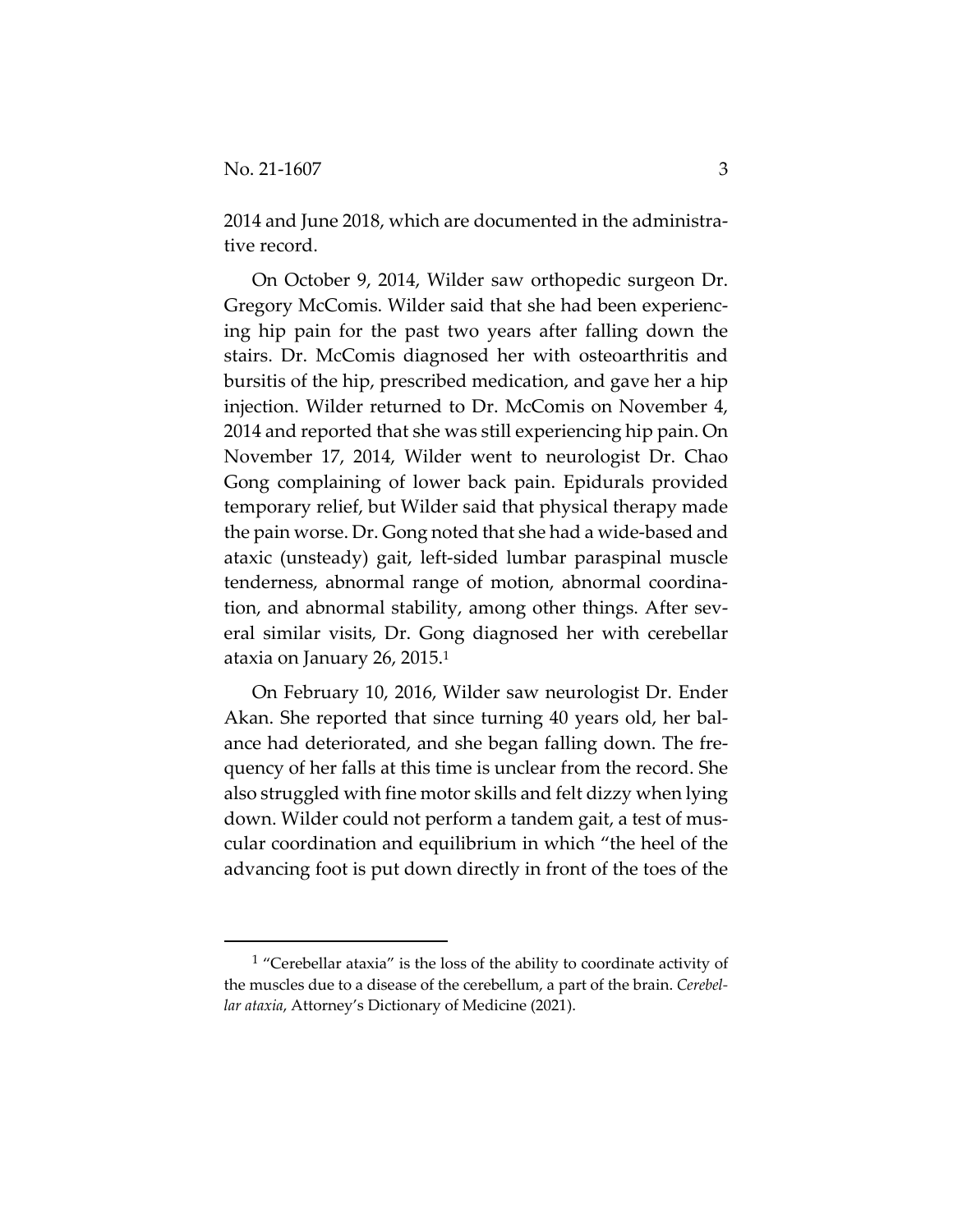stationary foot."2 Dr. Akan concluded, "I do not believe she can work in an assembly plant near any sort of machinery and I [do] not believe she can drive a car commercially." At a fol‐ low‐up with Dr. McComis in March 2016, he restricted her from working until May 1, 2016.

On June 21, 2016, Wilder underwent a "spinal fusion ante‐ rior lumbar open with exploratory laparotomy." On July 6, 2016, she reported to Dr. McComis that she was still in "severe pain" and struggled to walk. Dr. McComis advised her to continue with "light activities." He also noted, however, that he observed her before her appointment "walking without diffi‐ culty and she was able to bend over and help out one of the children," even though "in the office she had significant limi‐ tations." By September 22, 2016, Dr. McComis allowed her to return to work with some restrictions: no lifting more than ten pounds and no repetitive bending or stooping. He also noted that she was "able to do heel and toe walking."

On October 5, 2016, Wilder informed Dr. Akan that she could not attend vestibular therapy due to her insurance coverage.3 She was still struggling with dizziness and balance is‐ sues. At a follow-up appointment with Dr. McComis on November 3, 2016, he again concluded that she could go back to work with the same restrictions noted above. He also noted "[n]ormal tandon gait," by which he seems to have meant "tandem gait."

<sup>2</sup> *Tandem gait*, Attorney's Dictionary of Medicine (2021).

 $3$  "Vestibular" means "pertaining to, or situated in, a vestibule ..., especially the vestibule of the ear." *Vestibular*, Attorney's Dictionary of Med‐ icine (2021).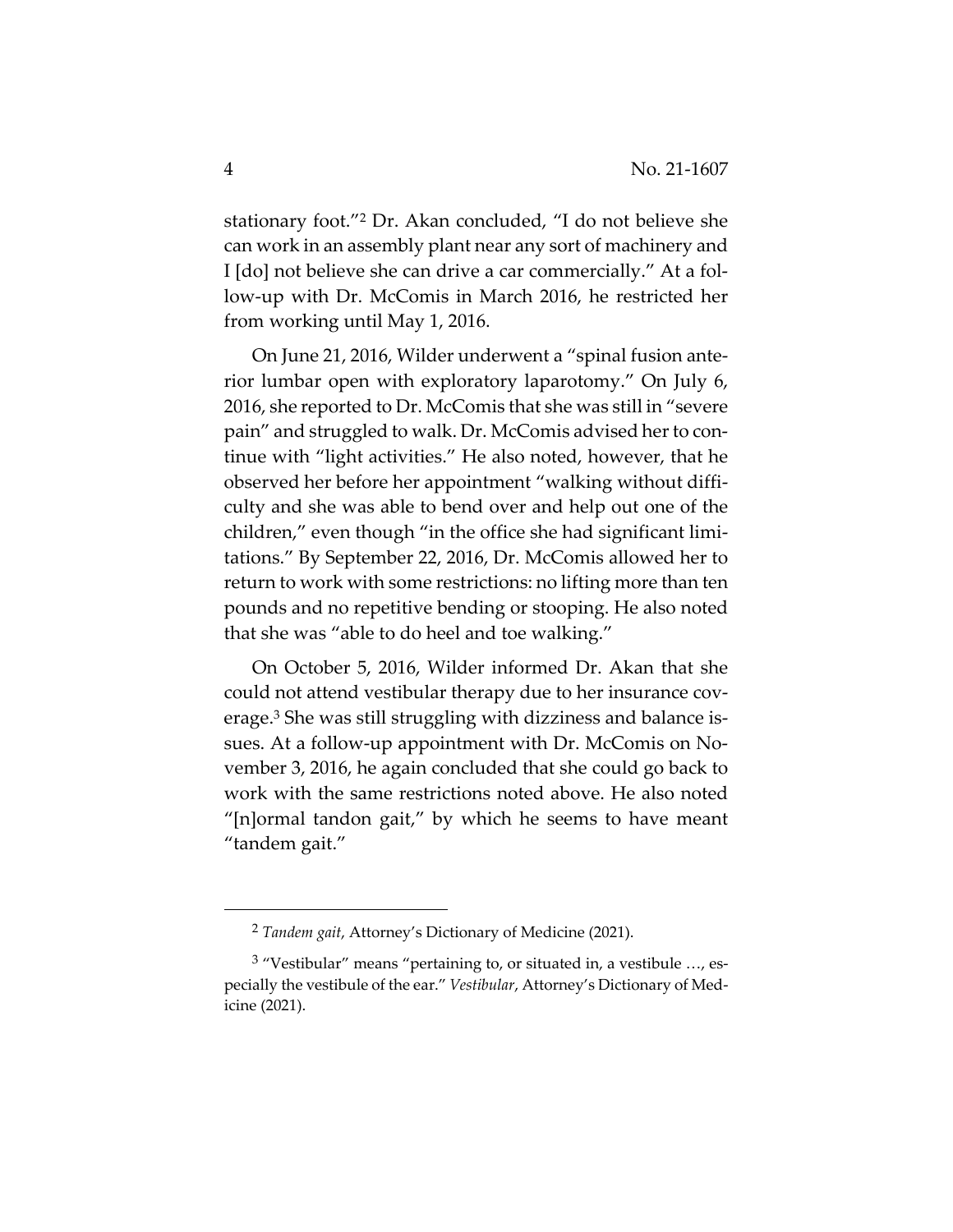On November 28, 2016, Wilder had a physical consultative exam with Dr. Soraj Arora, as required for the Social Security disability claims process. Wilder reported that she "feels off balance and often sustains falls." At the same time, she also reported "being able to walk half a block to one block without difficulty including imbalance." She denied having "[d]iffi‐ culty rising from [a] sitting position without assistance." When Dr. Arora asked Wilder to pick up coins, she could do so, but slowly and while holding onto the exam table. Dr. Arora observed a "normal gait" but noted that Wilder's "heel to toe gait" was "wobbly bilaterally."

By March 29, 2017, Wilder reported to Dr. Akan that her balance had gotten worse. Nonetheless, she reported "no falls." On April 25, 2017, she reported to Dr. McComis that she had pain in her low back, left hip, and left knee, particu‐ larly when bending, twisting, lifting, or trying to do house‐ work. She also had pain when getting up and down from a seated position. On June 6, 2017, Dr. McComis recommended "a single pronged cane to help with her balance." Wilder had a second back surgery on June 14, 2017, including, among other things, a laminectomy.4 Not long after the surgery, Wil‐ der required a walker to ambulate. But by August 10, 2017, she was back to using a cane. Dr. McComis referred her to physical therapy.

The earliest evidence in the record of Wilder attending physical therapy is on August 14, 2017. She reported being able to stand for approximately ten minutes, which limited

<sup>4</sup> A laminectomy is a "surgical operation in which the posterior arch of a vertebra is removed." *Laminectomy*, Attorney's Dictionary of Medicine (2021).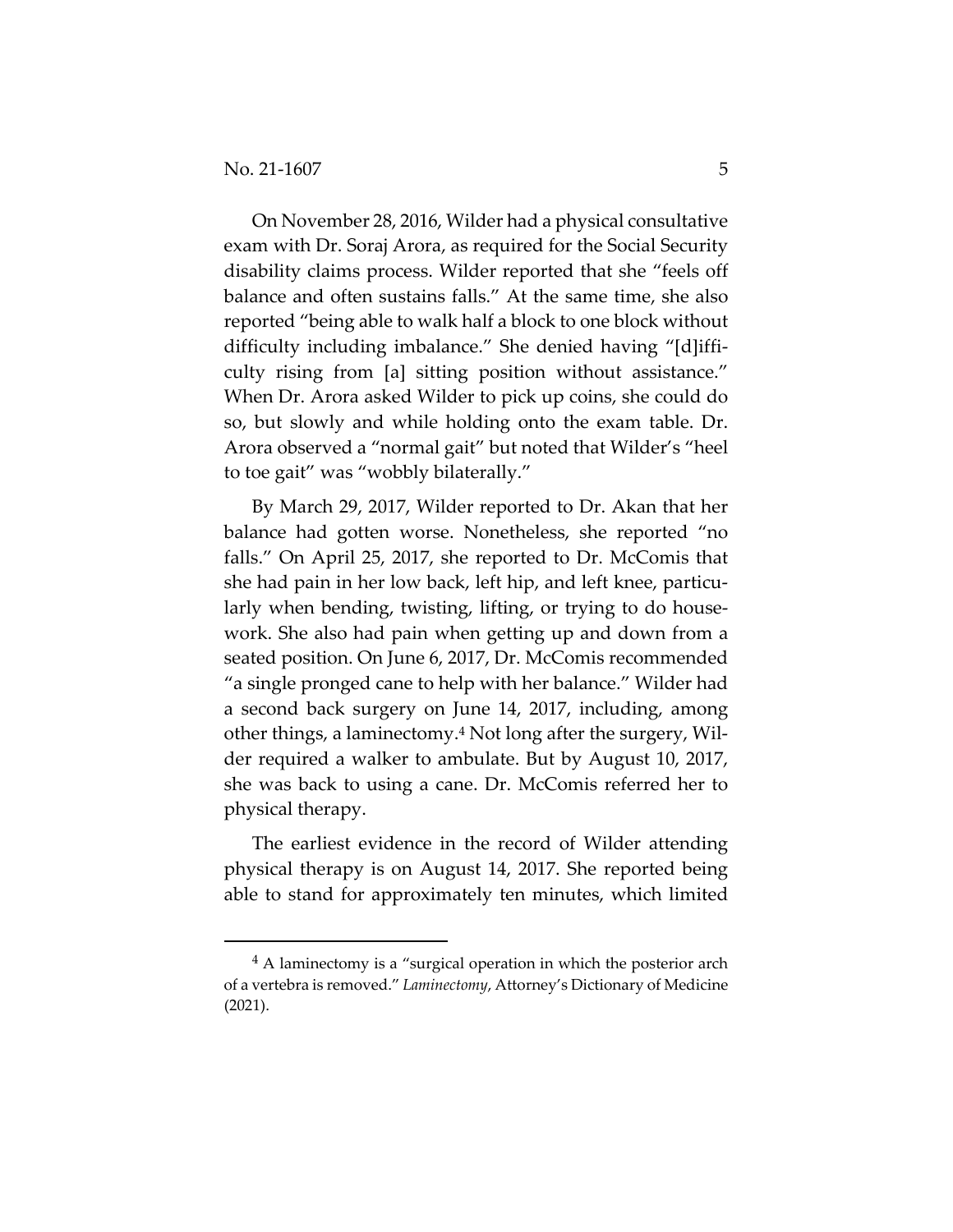her ability to perform household tasks like vacuuming, dishes, laundry, and cleaning. Therapist Matthew Morley ob‐ served that she had a "slow guarded gait using [a] cane in [her] right hand," and that she had "slow bed mobility and transfers." Between her initial visit and February 26, 2018, when she was "discharge[d]" from treatment, Wilder attended 27 physical therapy sessions.

On September 20, 2017, Dr. Akan again concluded, "I do not believe she can work in an assembly plant near any sort of machinery[,] and I still do not believe she can drive a car commercially." He also noted that she had "no falls," and that she used a cane. On February 28, 2018, at her eight-month follow‐up after her second back surgery, Wilder reported to Dr. McComis that she still had low back pain, but she had "no pain when she is using [a] bone stimulator." On March 5, 2018, Wilder informed a nurse practitioner that she "had a re‐ cent fall due to feeling imbalance [sic]." On June 22, 2018, she informed Dr. Akan that she was experiencing "increased falls." Dr. Akan's report on this visit does not provide additional detail about the nature of the fall or if he believed that her condition had worsened.

## **B. Procedural Background**

Wilder's application for disability insurance benefits was administratively denied, and she requested a hearing before an ALJ. At the September 2018 hearing, Wilder testified that her "gait is off and my balance is off, real bad." She also testified that she fell spontaneously "about three times a week," and that she struggled to do daily activities like laundry, dishes, and grocery shopping. Wilder needed help from her daughter to wash clothes and cook meals. When asked if she believed she could work in an office, Wilder stated that she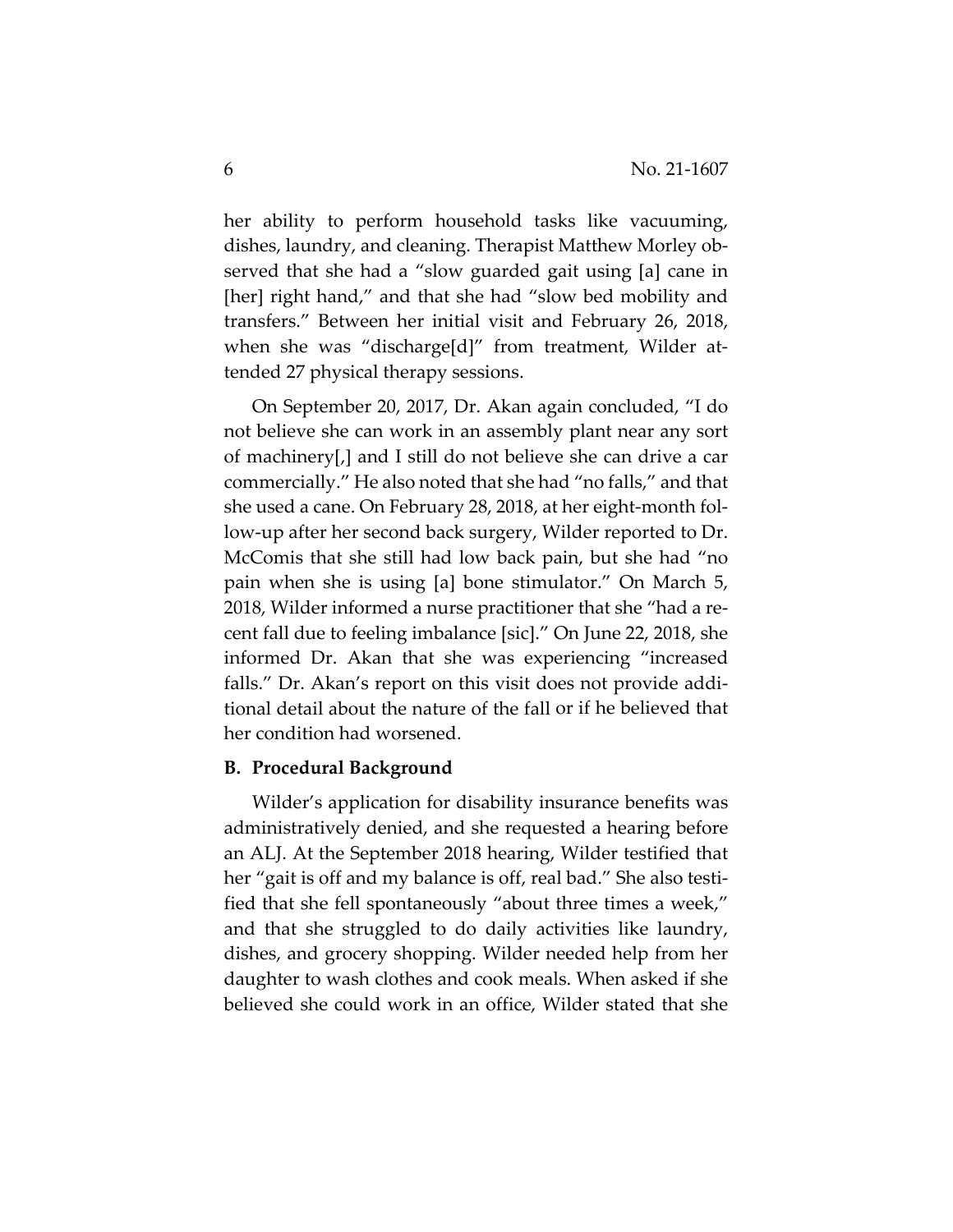would "have problems getting up walking" and that she cannot type. She also believed that she was moving more slowly due to her ataxia, and that she would have difficulty main‐ taining regular attendance.

Notably, Wilder's counsel at the time did not argue before the ALJ that she met or equaled Listing 11.17 ("neurodegen‐ erative disorders of the central nervous system, such as Hun‐ tington's disease, Friedreich's ataxia, and spinocerebellar de‐ generation"). At the beginning of the hearing, her attorney conceded that she did not meet or equal any Listing.5 After Wilder's testimony and the testimony of a vocational expert, however, Wilder's attorney qualified his prior statement: "I did say earlier that I didn't think that she met a listing, be‐ cause there isn't a listing for this." He then added, "there could be an equivalence argument," and "I just wonder if it might be useful, if your honor does not have enough today to resolve the case, for an interrogatory [to a medical expert] to be sent out." The ALJ responded that he would consider doing so and would give the attorney an opportunity to re‐ spond.

In a written opinion issued after the hearing, the ALJ con‐ cluded that Wilder was not disabled under the Social Security Administration's five‐step method. *See* 20 C.F.R. § 404.1520. First, the ALJ concluded that Wilder was not engaged in substantial gainful activity because she had not worked since Oc‐ tober 8, 2015, the alleged disability onset date. *See* 20 C.F.R.

<sup>5</sup> When asked, "And you believe the client meets or equals the list‐ ing?" counsel responded, "No, your honor." And when asked whether "there [are] any medical source statements you'd like me to take a look at" with respect to Wilder's ability to perform any work‐related activities, her attorney responded, "No."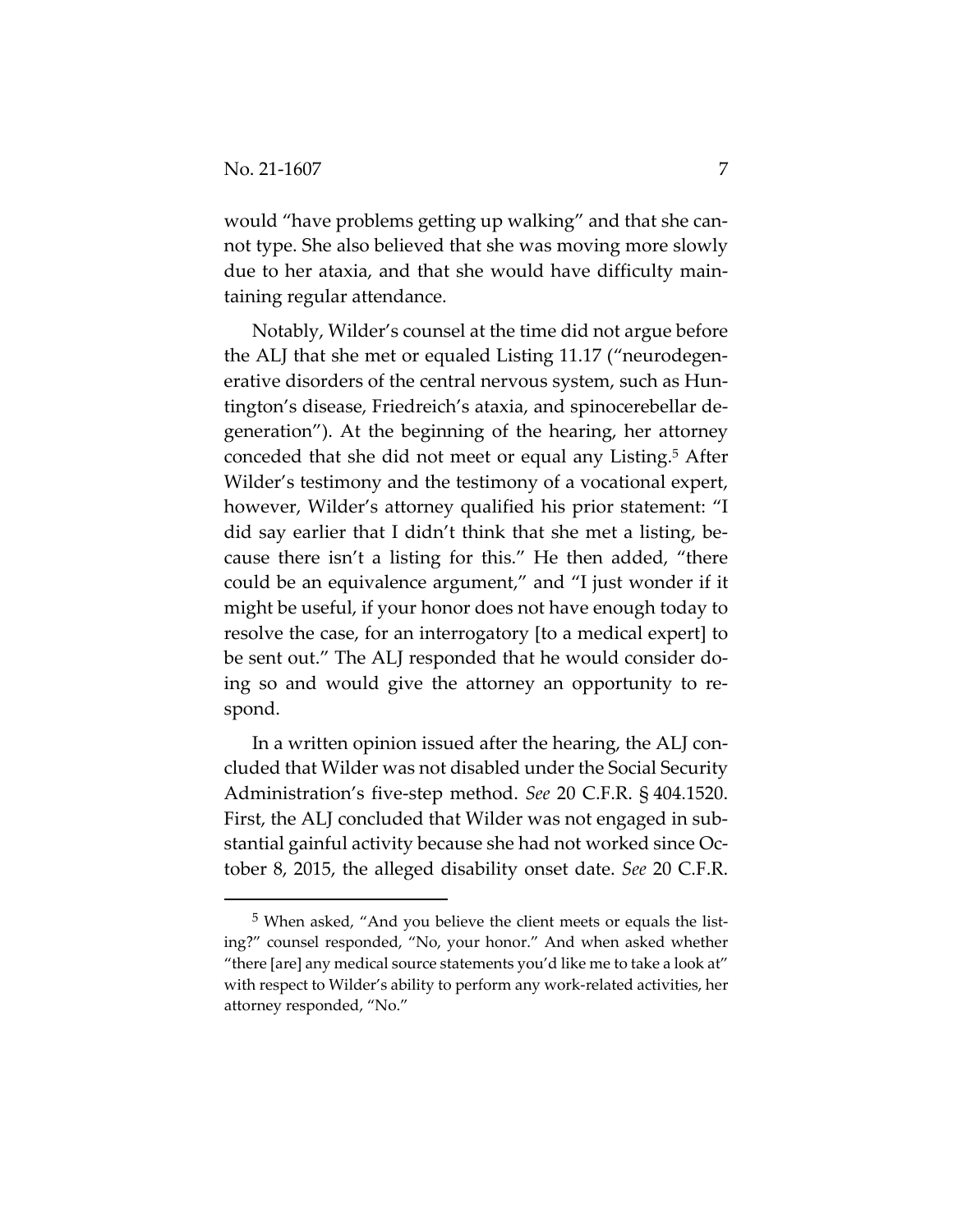§ 404.1520(b). Second, the ALJ concluded that Wilder suffered from the following severe impairments: cerebellar ataxia, "status‐post lumbar fusion and laminectomy," osteoarthritis of the left knee, and bursitis of the left hip.6 *See id*. § 404.1520(c). Third, the ALJ concluded that Wilder's impair‐ ments did not meet or equal one of the impairments listed in 20 C.F.R. Part 404, Subpart P, App'x 1. *See id*. § 404.1520(d). More specifically, the ALJ concluded that Wilder's combined impairments did not meet or equal Listing 1.02 (major dys‐ function of a joint) or Listing 1.04 (disorders of the spine).<sup>7</sup> The record showed that Wilder used a cane "at times," but there was "evidence of a normal gait," and she had not shown "an inability to ambulate effectively." The ALJ noted that she had clear problems with her gait and balance, but "often noted that she had no falls at all."

The ALJ then determined that Wilder had the residual functional capacity to perform sedentary work with some limitations. Fourth, the ALJ concluded that Wilder could no longer perform her past relevant work. *See* 20 C.F.R. § 404.1520(e). Fifth, the ALJ concluded that suitable jobs ex‐ isted in significant numbers in the national economy, in light of Wilder's residual functional capacity, age, education, and

<sup>6</sup> Osteoarthritis is a joint disease marked by degeneration of parts of a joint. *Osteoarthritis*, Attorney's Dictionary of Medicine (2021). Bursitis is inflammation of a bursa (a sac filled with fluid between moving surfaces that would otherwise rub against each other). *Bursitis*, Attorney's Diction‐ ary of Medicine (2021). The parties have not supplied a definition for "status‐post lumbar fusion and laminectomy," but it appears to refer to Wil‐ der's history of spinal fusion and laminectomy.

<sup>7</sup> On appeal, Wilder does not argue that the ALJ erred by concluding that she does not meet or equal these Listings.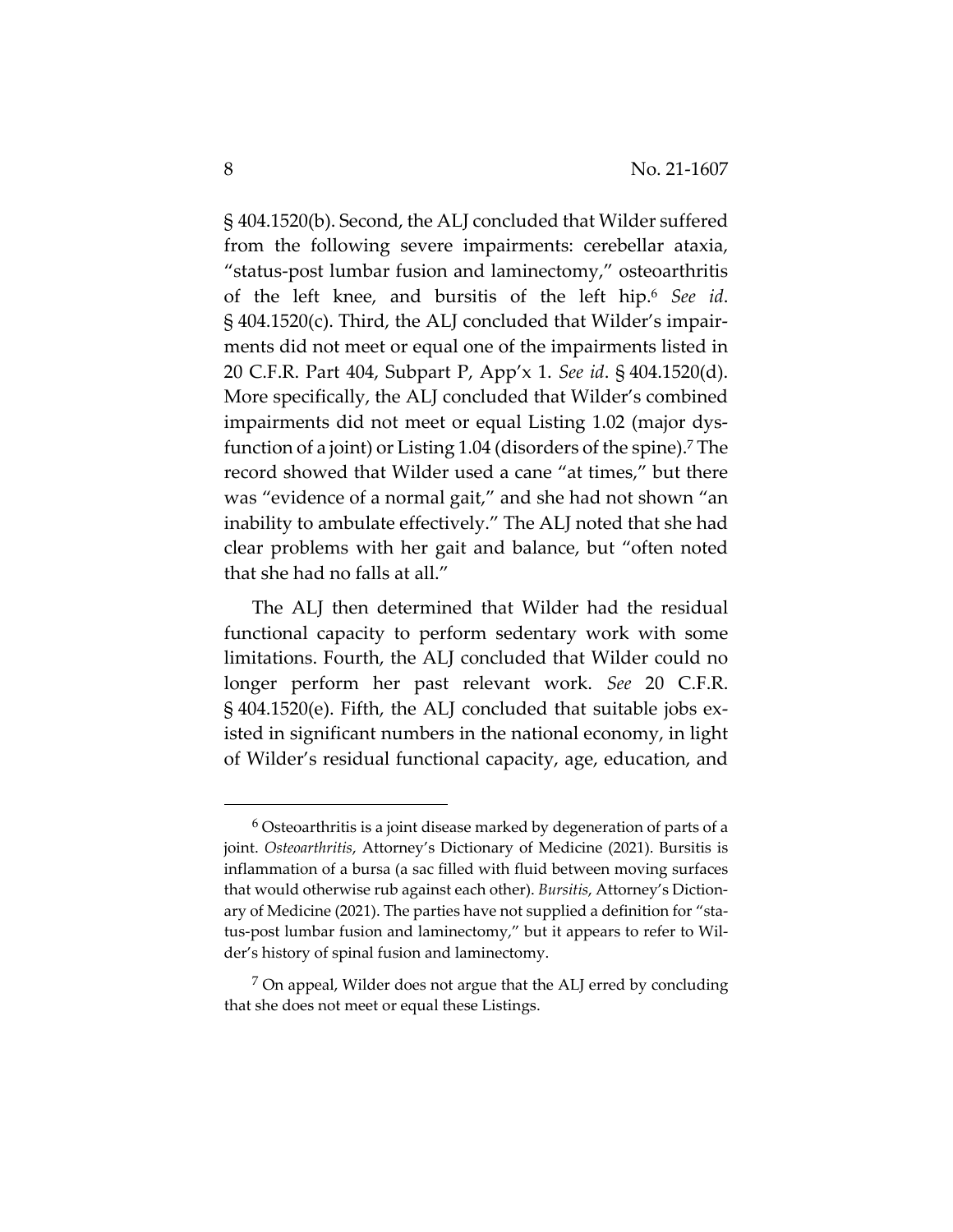work experience. *See id*. § 404.1520(f). The Appeals Council denied Wilder's request for review, rendering the ALJ's deci‐ sion the final decision of the Commissioner of Social Security for purposes of judicial review. *See* 20 C.F.R. § 404.981.

At the district court, Wilder retained new counsel, who ar‐ gued that the ALJ should have considered whether she met or equaled Listing 11.17(a). That Listing requires: "Disorgan‐ ization of motor function in two extremities … resulting in an extreme limitation … in the ability to stand up from a seated position [or] balance while standing or walking …." In turn, "[i]nability to stand up from a seated position means that once seated you are unable to stand and maintain an upright posi‐ tion without assistance of another person or the use of an assistive device, such as a walker, two crutches, or *two canes*." Listing  $11.00(D)(2)(a)$  (emphasis added). "Inability to maintain balance in a standing position" imposes a parallel re‐ quirement of "two canes." Listing 11.00(D)(2)(b).

The district court concluded that, although there was "clear evidence" of "severe impairments that affect her bal‐ ance," Wilder did not satisfy the criteria of Listing 11.17(a). The court observed: "There is no doubt Plaintiff has had dif‐ ficulty walking, squatting, and balancing," but "the evidence does not show that she was *unable* to stand from a seated po‐ sition or maintain an upright position." The court pointed to evidence in the record showing that Wilder was able to walk short distances without falling.

Additionally, the district court concluded that the ALJ did not err by declining to seek a medical expert's opinion as to whether Wilder's impairments medically equaled Listing 11.17(a). The court relied on Social Security Ruling 17‐2p, which explains that ALJs "may ask for and consider evidence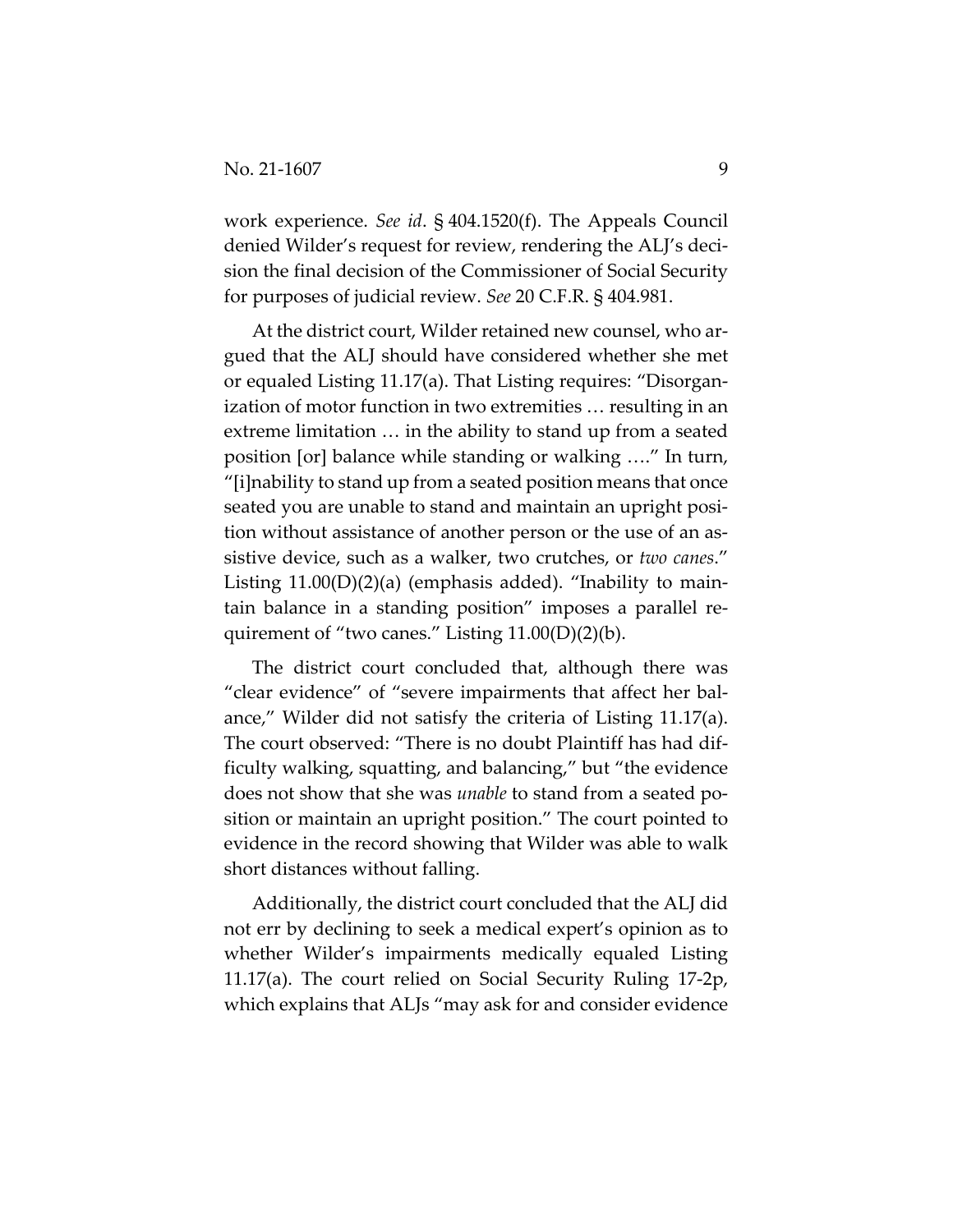from medical experts," but they are not required to do so if the ALJ believes "the evidence does not reasonably support a finding" that an individual meets or equals a Listing. SSR 17‐ 2p, 2017 WL 3928306, at \*3, 4 (Mar. 27, 2017).

Turning to Wilder's subjective symptoms, the district court concluded that the ALJ "could properly find that Plain‐ tiff's statements about not having falls" at various medical ap‐ pointments were inconsistent with her testimony at the hear‐ ing that she fell about three times a week. The district court concluded that the ALJ erred by making a negative inference against her that she "never attended therapy as recom‐ mended" without first exploring whether she could afford therapy. The court nonetheless determined that any error was harmless because other evidence in the record supported the ALJ's "credibility finding." For example, the ALJ noted that Wilder was able to cook, clean, care for her dog, and do other chores; two treating physicians indicated that she was capable of office work; and a consultative exam revealed intact grip strength and finger manipulation.

Wilder timely appealed the district court's decision.

## **II. Discussion**

This court reviews the district court's affirmance of the ALJ's decision de novo. *Butler v. Kijakazi*, 4 F.4th 498, 501 (7th Cir. 2021). We will affirm if the ALJ's decision was supported by substantial evidence. Substantial evidence means "such relevant evidence as a reasonable mind might accept as ade‐ quate to support a conclusion." *Id*. (quotation marks and cita‐ tion omitted). "An ALJ need not specifically address every piece of evidence, but must provide a 'logical bridge' between the evidence and his conclusions." *Id*. (quoting *O'Connor‐*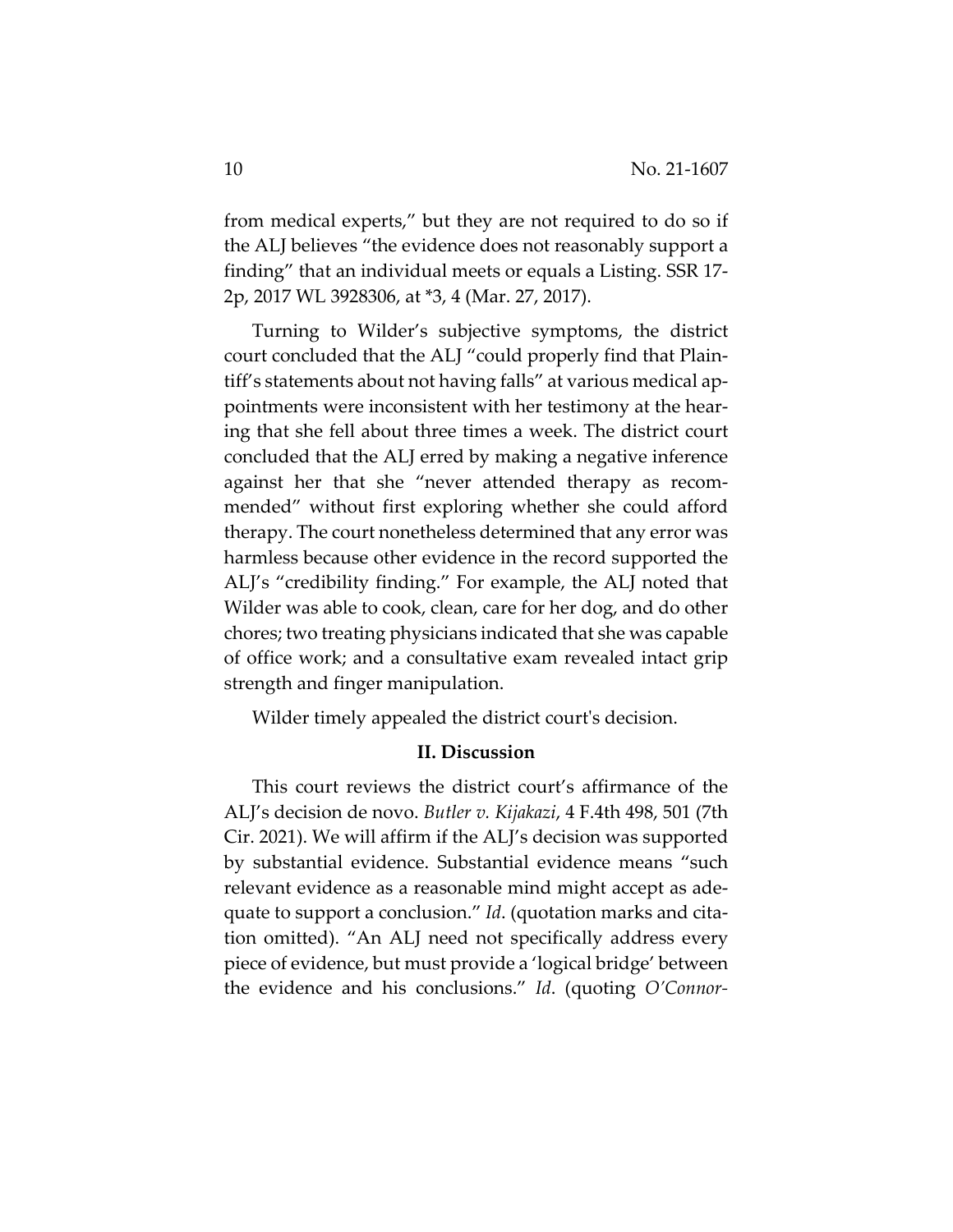*Spinner v. Astrue*, 627 F.3d 614, 618 (7th Cir. 2010)). The court will not "reweigh the evidence or substitute [its] judgment for that of the ALJ." *Summers v. Berryhill*, 864 F.3d 523, 526 (7th Cir. 2017).

The Social Security Act requires that an individual "fur‐ nish[] such medical and other evidence" of a disability in order to qualify for benefits. 42 U.S.C. § 423(d)(5)(A). Wilder bears the burden of proving that her impairments are so se‐ vere that they prevent her from performing any substantial gainful activity. *See Bowen v. Yuckert*, 482 U.S. 137, 147–48  $(1987)$  (citing 42 U.S.C. § 423 $(d)(1)(A)$ ). This court has summarized the five‐step analysis for disability benefits eligibility as follows:

> The ALJ must consider whether: (1) the claim‐ ant is presently employed; (2) the claimant has a severe impairment or combination of impair‐ ments; (3) the claimant's impairment meets or equals any impairment listed in the regulations as being so severe as to preclude substantial gainful activity; (4) the claimant's residual func‐ tional capacity leaves him unable to perform his past relevant work; and (5) the claimant is una‐ ble to perform any other work existing in signif‐ icant numbers in the national economy.

*Butler*, 4 F.4th at 501 (quoting *Briscoe ex rel. Taylor v. Barnhart*, 425 F.3d 345, 351–52 (7th Cir. 2005)). The burden of proof is on the plaintiff at steps one through four, but the burden shifts to the Commissioner at step five. *Id*.

Wilder raises three primary arguments on appeal: first, that the ALJ erred by finding that she did not meet or equal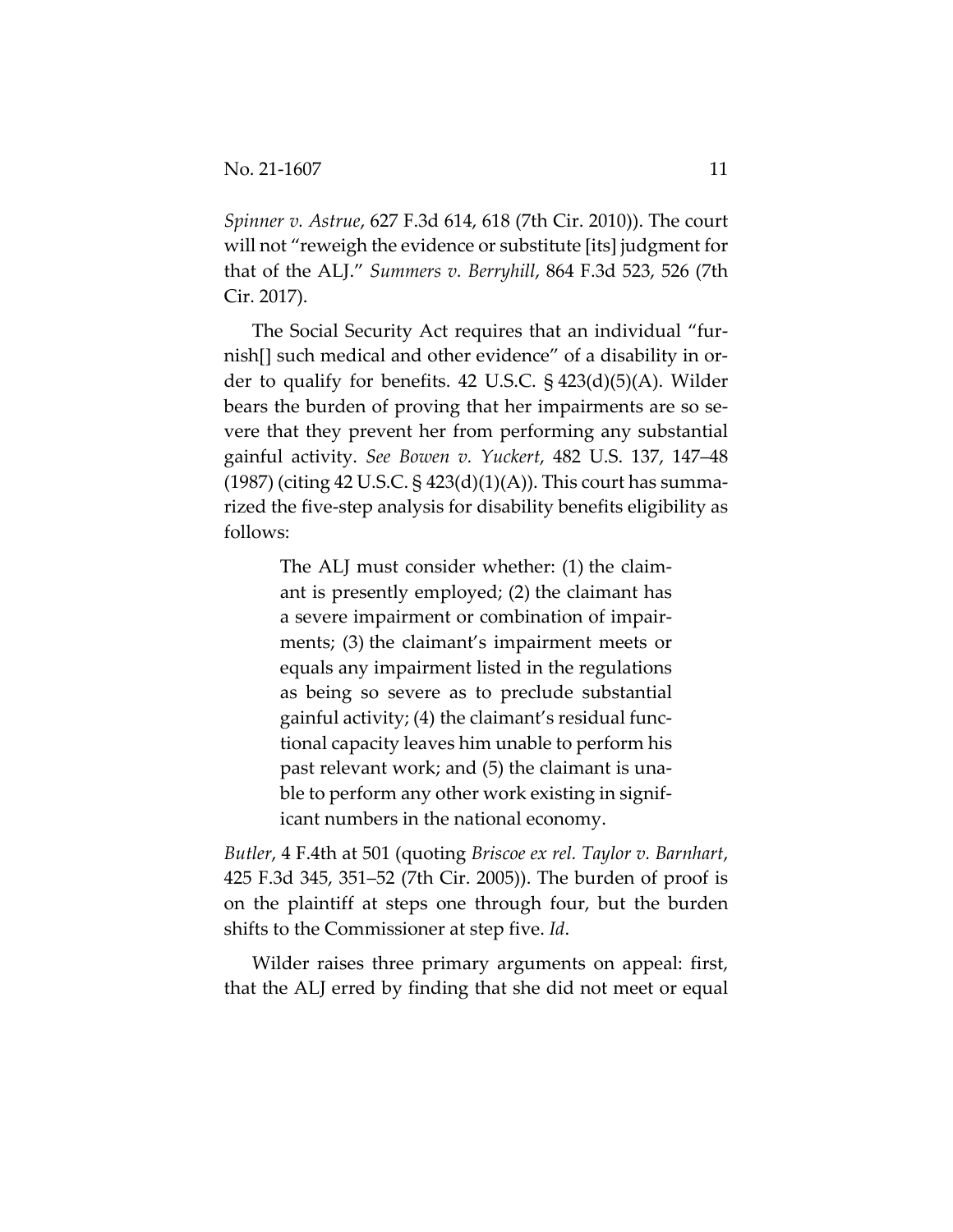Listing 11.17(a) at step three; second, that the ALJ erred by failing to require a medical expert to consider whether she medically equaled Listing 11.17(a); third, that the ALJ im‐ properly discredited her subjective symptoms, and as a result, the ALJ erroneously found that she had the residual func‐ tional capacity to perform sedentary work. As explained be‐ low, we reject these arguments.

## **A. Listing 11.17(a)**

The "Listings" describe "impairments that [the Social Se‐ curity Administration] consider[s] to be severe enough to pre‐ vent an individual from doing any gainful activity, regardless of his or her age, education, or work experience." 20 C.F.R. § 404.1525(a). An individual who satisfies one of the Listings (orits equivalent) is conclusively presumed to be disabled. *See Bowen*, 482 U.S. at 141. Accordingly, the criteria for meeting a Listing are interpreted strictly. *See Sullivan v. Zebley*, 493 U.S. 521, 530 (1990) ("An impairment that manifests only some of those criteria, no matter how severely, does not qualify.").

We agree with the district court that Wilder does not meet Listing 11.17(a). To satisfy that Listing, Wilder needed to pro‐ vide evidence that she suffered from an "extreme limitation" in her ability to either "stand up from a seated position [or] balance while standing or walking." To show an "extreme limitation" in her ability to stand up, she needed evidence that she could not "stand and maintain an upright position with‐ out the assistance of another person or the use of an assistive device, such as a walker, two crutches, or two canes." Listing  $11.00(D)(2)(a)$ . By her own admission, Walker uses only one cane to walk, not two. Although she clearly struggles with her balance, there was evidence in the record that she was capable of standing up on her own and walking short distances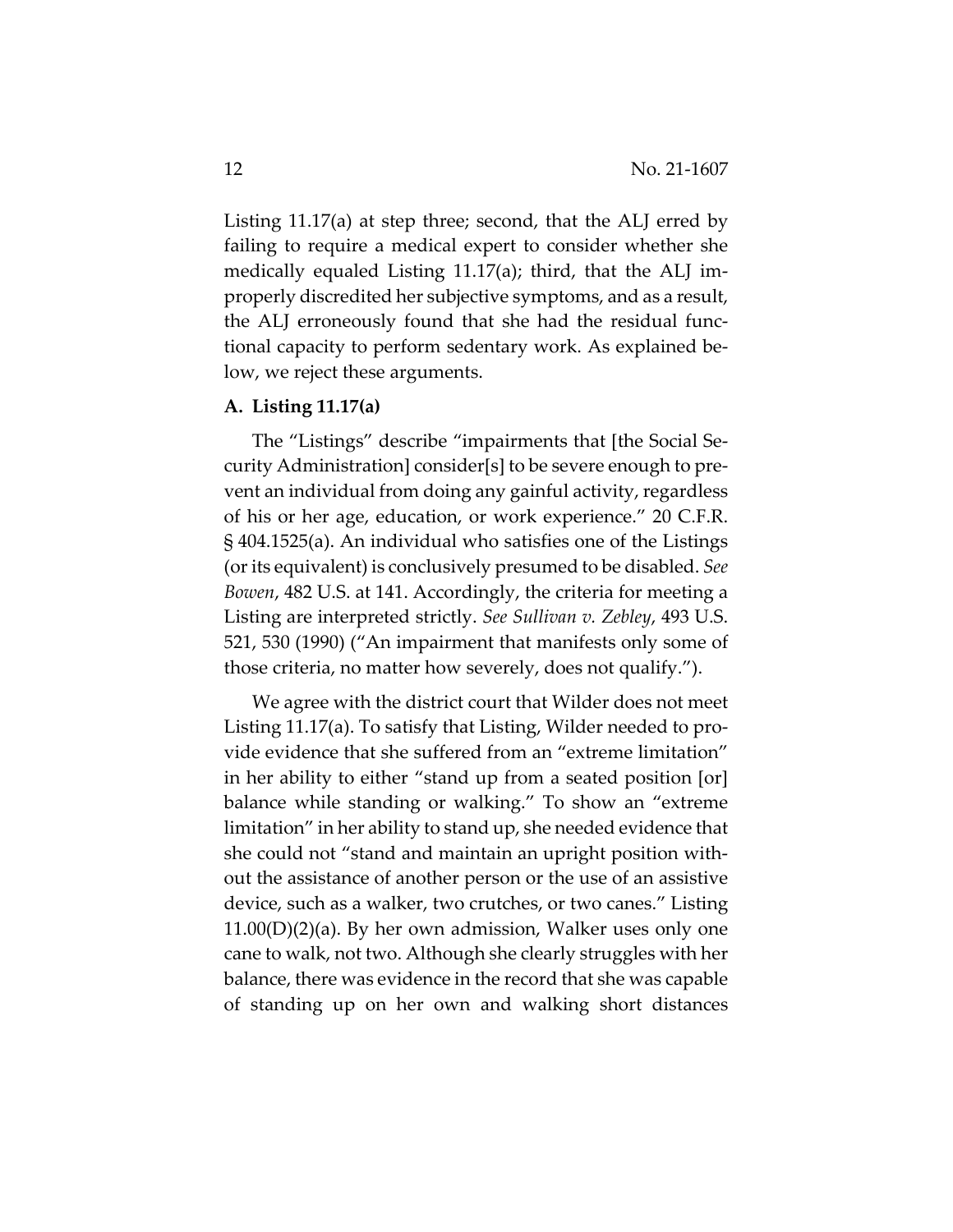without incident. We conclude that substantial evidence supports the ALJ's determination that Wilder does not meet List‐ ing 11.17(a).

Wilder argues that the Listing's definition of "extreme lim‐ itation" should not be interpreted so narrowly. She points to the words "such as" to argue that one cane could be sufficient to meet the Listing. *See* Listing 11.00(D)(2)(a). She also sug‐ gests that the ALJ should have considered whether Wilder "actually had impairments severe enough that she did need to use two canes." Wilder fails to cite case law or record evi‐ dence in support of this argument, which would essentially require ALJs to substitute their judgment for that of a claim‐ ant's own physicians. The court declines to impose such a re‐ quirement here.

Likewise, Wilder has not met her burden of showing that she medically equaled Listing 11.17(a). "If [an] impairment[] does not meet the criteria of a listing, it can medically equal the criteria of a listing." 20 C.F.R.  $\S$  404.1525(c)(5). An impairment "is medically equivalent to a listed impairment … if it is at least equal in severity and duration to the criteria of any listed impairment." *Id*. § 404.1526(a). Wilder's attorney at the ALJ hearing initially conceded that she did not meet or equal a Listing, and his subsequent suggestion that there "could be an equivalence argument" was made in passing during clos‐ ing. Because the ALJ did not request an expert opinion, and Wilder's attorney did not argue that she medically equaled a specific Listing, there was no evidence in the record that could reasonably support an equivalence finding for Listing 11.17(a).

This court has observed, "In considering whether a claim‐ ant's condition meets or equals a listed impairment, an ALJ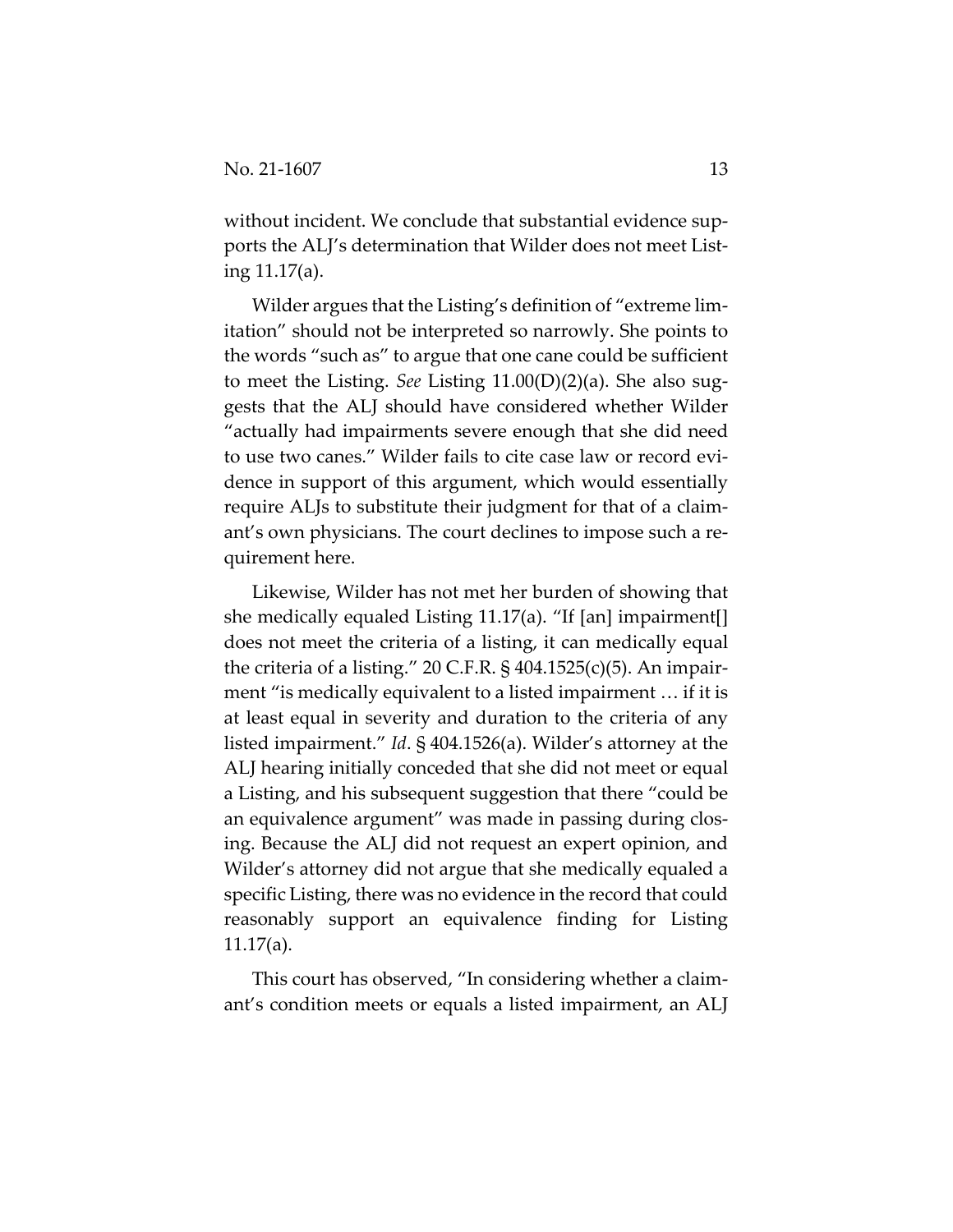must discuss the listing *by name* and offer more than a perfunctory analysis of the listing." *Barnett v. Barnhart*, 381 F.3d 664, 668 (7th Cir. 2004) (emphasis added). Wilder points to this language repeatedly to argue that the ALJ should have considered whether she met or equaled Listing 11.17(a). But *Barnett* does not require ALJs to name and discuss every List‐ ing in their written decisions. Such a requirement would be particularly unreasonable where, as here, the claimant does not identify a Listing at the hearing, and her attorney even conceded that she does not meet or equal a Listing.8

The ALJ's opinion did discuss Listings 1.02 (major dys‐ function of a joint) and 1.04 (disorders of the spine), both of which are musculoskeletal impairments. The ALJ's failure to explicitly consider Listing 11.17, which falls under neurological disorders, was not reversible error. *Cf. Vance v. Berryhill*, 860 F.3d 1114, 1118 (8th Cir. 2017) ("Because the ALJ's conclu‐ sion on Listing 11.17A is supported by substantial evidence on the record as a whole, the fact that he did not mention

<sup>8</sup> The Commissioner does not contend that Wilder waived or forfeited the argument that she meets or medically equals Listing 11.17(a). Accord‐ ingly, the Commissioner has "waived waiver." *See, e.g.*, *United States v. Jones*, 993 F.3d 519, 528 (7th Cir. 2021). We need not address whether the doctrines of waiver and forfeiture apply in the ALJ‐hearing context. *See Sims v. Apfel*, 530 U.S. 103, 107 (2000) (reserving the question whether claimants must raise arguments before ALJs to preserve them for judicial review); *Kepple v. Massanari*, 268 F.3d 513, 516–17 (7th Cir. 2001) (declining to address the open question in *Sims*). The Supreme Court revisited *Sims* in *Carr v. Saul*, 141 S. Ct. 1352, 1362 (2021) (holding that claimants need not exhaust Appointments Clause challenges to the validity of ALJ decisions before seeking judicial review). *But see Carr*, 141 S. Ct. at 1359 & n.5 ("Out‐ side the context of Appointments Clause challenges, such as in the sphere of routine objections to individual benefits determinations, the scales might tip differently.").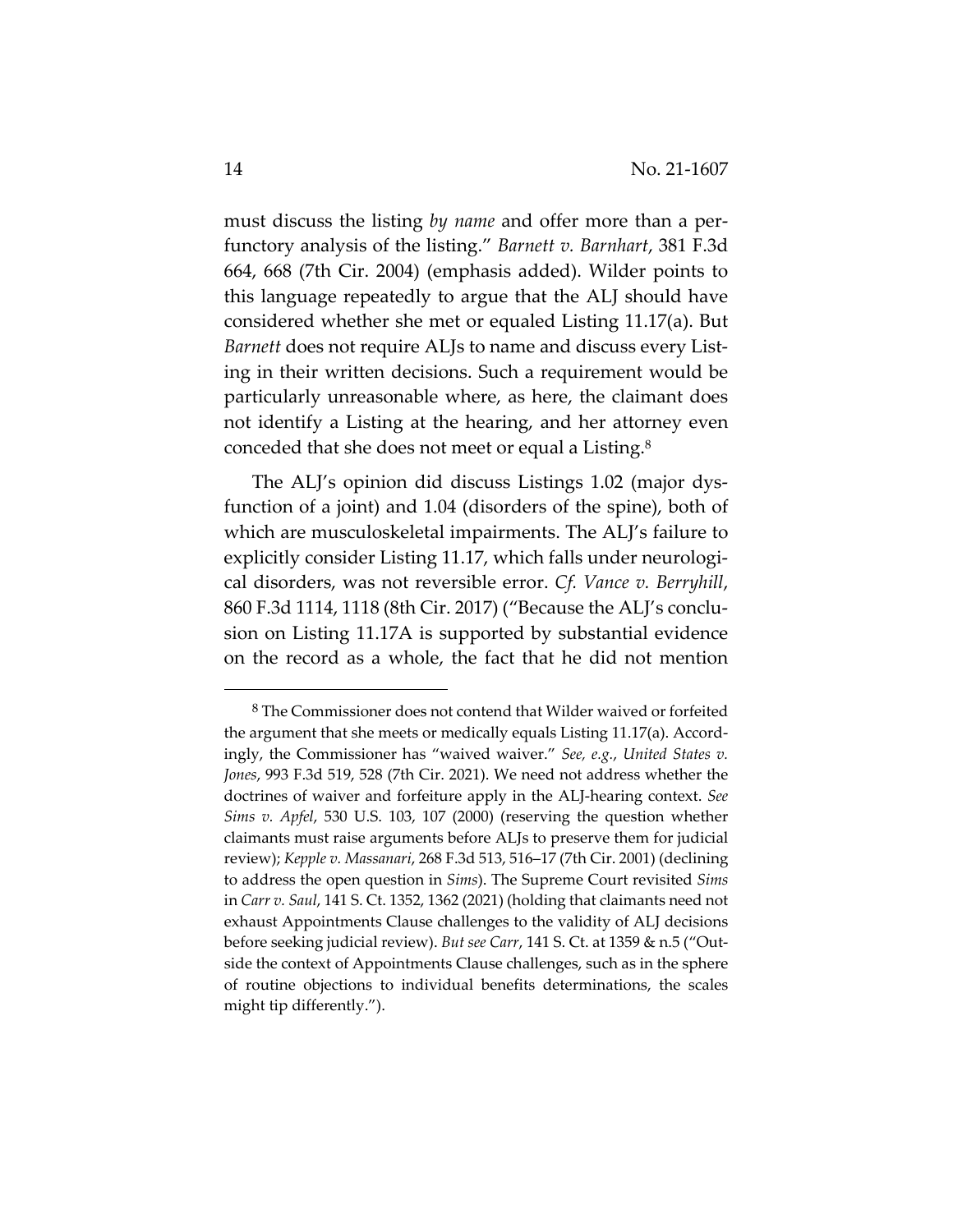Listing 11.17 in his opinion or thoroughly discuss each piece of medical evidence does not warrant remand.").

It is worth reiterating that a claimant bears the burden of proof at step three. *See Butler*, 4 F.4th at 501. Social Security proceedings are indeed "inquisitorial rather than adversar‐ ial." *Carr v. Saul*, 141 S. Ct. 1352, 1359 (2021) (quoting *Sims v. Apfel*, 530 U.S. 103, 110 (2000)). But neither the SSA's regula‐ tions nor the Social Security Act impose an affirmative obli‐ gation on ALJs to scour the Listings for a possible match, no matter how unlikely. Social Security Regulation 17‐2p pro‐ vides: "If an [ALJ] believes that the evidence already received in the record does not reasonably support a finding that the individual's impairment(s) medically equals a listed impair‐ ment, the adjudicator is not required to articulate specific evidence supporting his or her finding that the individual's im‐ pairment(s) does not medically equal a listed impairment." 2017 WL 3928306, at \*4. Therefore, we conclude that substan‐ tial evidence supports the ALJ's determination that Wilder did not medically equal a Listing.

## **B. ALJ's Failure to Request a Medical Expert's Opinion**

Similarly, we reject Wilder's suggestion that the ALJ was required to seek evidence of medical equivalence from a med‐ ical expert. According to Social Security Ruling 17‐2p, "If an [ALJ] believes that the evidence does not reasonably support a finding that the individual's impairment(s) medically equals a listed impairment, *we do not require the adjudicator to obtain [medical expert] evidence* or medical support staff input prior to making a step 3 finding that the individual's impair‐ ment(s) does not medically equal a listed impairment." 2017 WL 3928306, at \*4 (emphasis added). Rather, ALJs "*may* ask for and consider evidence from medical experts … about the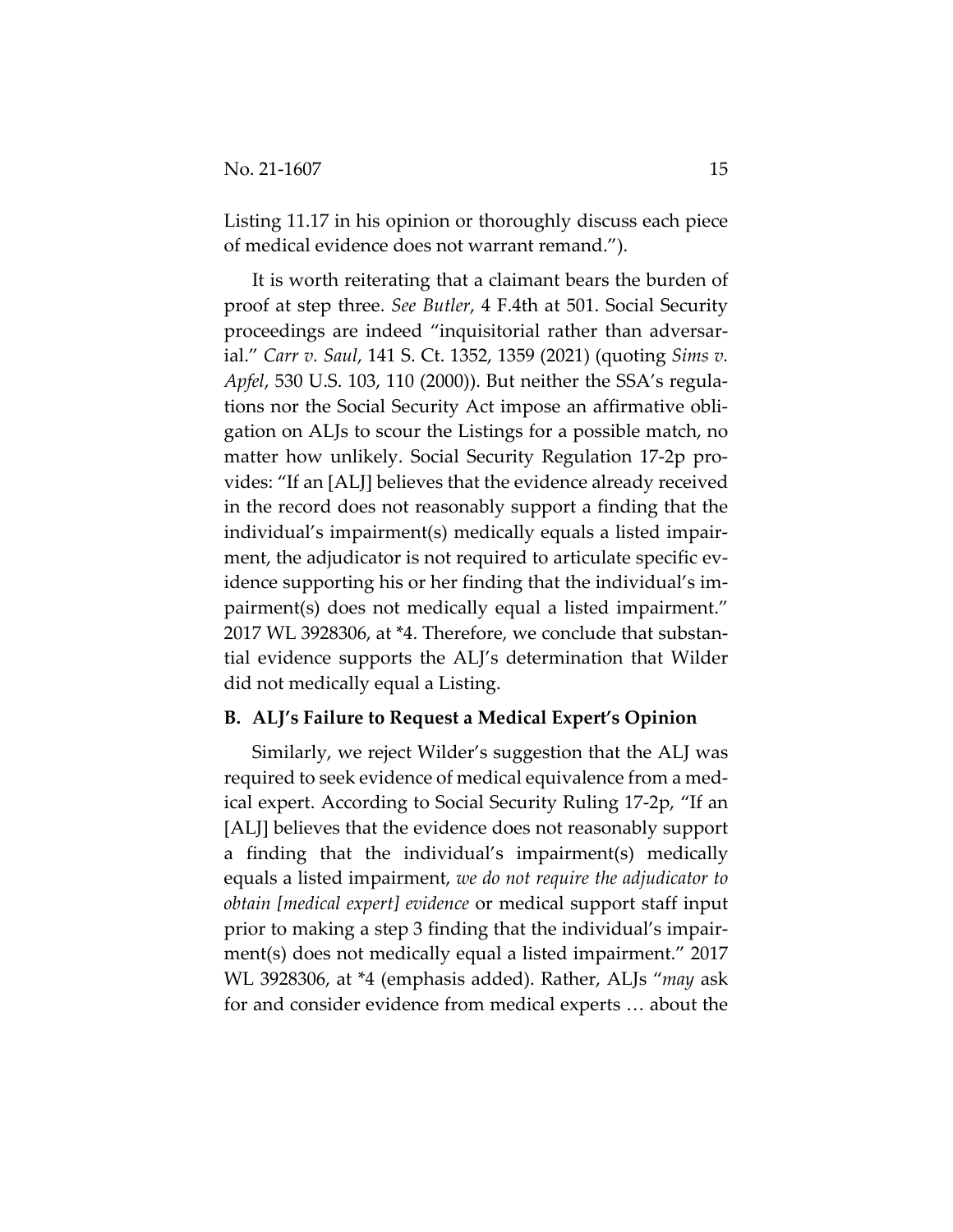individual's impairment(s), such as the nature and severity of the impairment(s)." *Id*. at \*3 (emphasis added).

To be sure, Social Security Rulings lack the force and effect of law, but they are binding on ALJs. *See Lauer v. Apfel*, 169 F.3d 489, 492 (7th Cir. 1999); 20 C.F.R. § 402.35(b)(1). As long as the ALJ "believe[d] that the evidence [did] not reasonably support a finding that [Wilder's] impairment(s) medically equal[] a listed impairment," he was not required to obtain a medical expert's opinion. SSR 17‐2p, 2017 WL 3928306, at \*4. We agree with the district court that the ALJ's decision not to request such an opinion does not warrant remand.

## **C. Subjective Symptoms**

This Court will uphold an ALJ's credibility determination unless that determination is "patently wrong." *Stepp v. Colvin*, 795 F.3d 711, 720 (7th Cir. 2015) (quoting *Shideler v. Astrue*, 688 F.3d 306, 310–11 (7th Cir. 2012)). Social Security Ruling 16‐3p explains factors to consider in evaluating the intensity, persis‐ tence, and limiting effects of an individual's symptoms. 2017 WL 5180304 (Oct. 25, 2017); *see also* 20 C.F.R. § 404.1529. Nota‐ bly, ALJs "will not assess an individual's overall character or truthfulness in the manner typically used during an adversar‐ ial court litigation." SSR 16‐3p, 2017 WL 5180304 at \*11. In‐ stead, ALJs should "focus on whether the evidence estab‐ lishes a medically determinable impairment that could rea‐ sonably be expected to produce the individual's symptoms and … whether the intensity and persistence of the symptoms limit the individual's ability to perform work‐related activi‐ ties." *Id*.

Wilder argues the ALJ improperly made an adverse inference against her by focusing on examples in the record when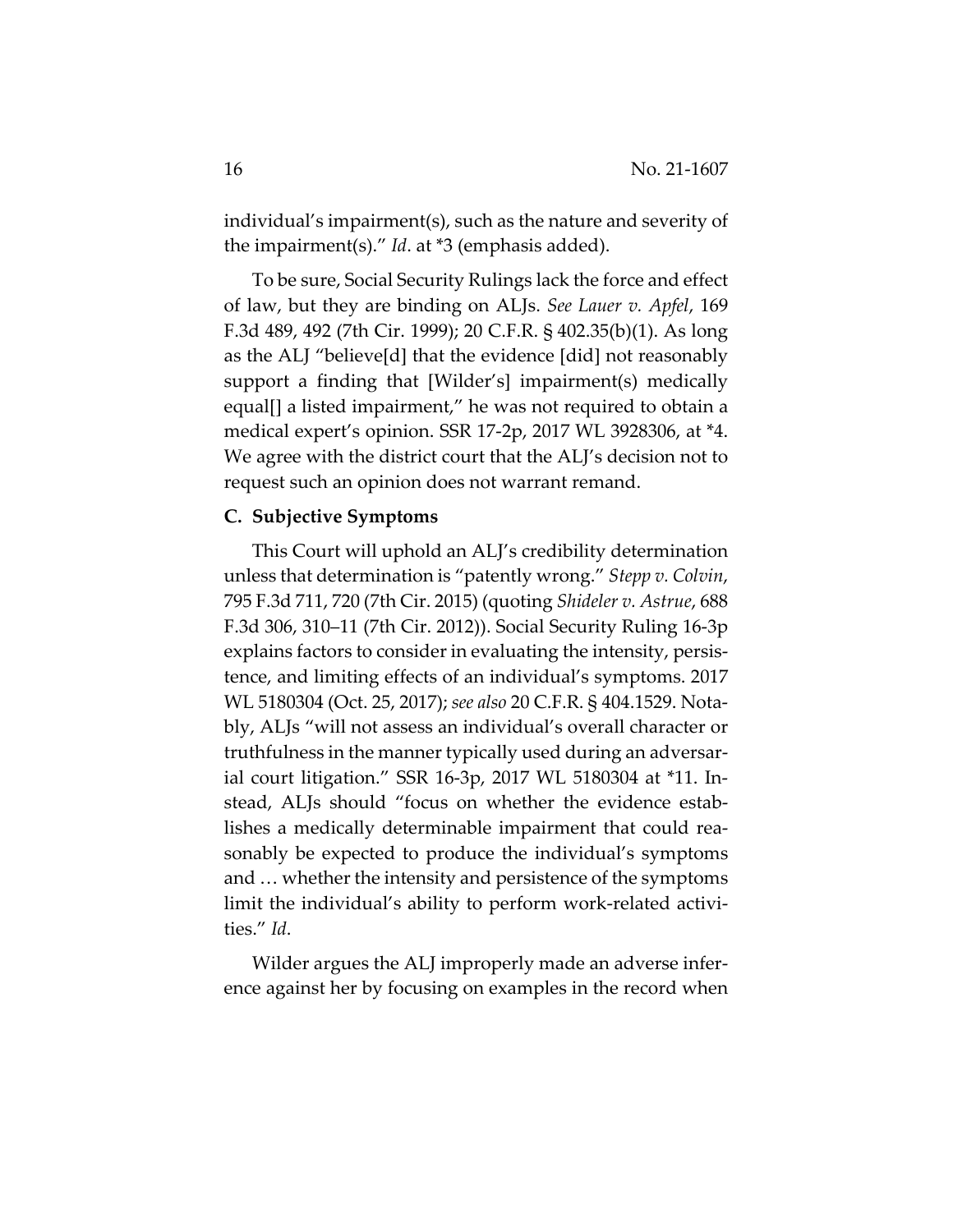she told doctors she had "no falls." The Commissioner responds that the ALJ merely wrote that Wilder "*often* noted that she had no falls at all." The court agrees with the Com‐ missioner that there was ample evidence to support this observation. At three medical appointments between April 2016 and September 2017, Wilder told her physicians that she had not experienced any falls. It is certainly possible that her condition had deteriorated by September 2018 when the hearing took place, but the ALJ was entitled to consider whether her testimony that she falls three times a week was consistent with the record.

To the extent that the ALJ found Wilder not credible, there was evidence in support of that conclusion as well. Dr. McComis, the orthopedic surgeon who she saw regularly for years, observed before an exam that Wilder walked without diffi‐ culty and even bent over to help her children. The ALJ also found it significant that, although Dr. Akan believed that she should not work around machinery, Dr. McComis repeatedly noted that she could return to work in some capacity, so long as she did not lift more than 10 pounds or repeatedly bend or stoop.

Additionally, the ALJ disregarded the opinion of state agency consultants who found that Wilder could perform light work—as opposed to sedentary work—with postural and hazard limitations. The ALJ concluded that their opinions were inconsistent with the record because Wilder occasionally needed to use a cane. This analysis suggests not only that the ALJ was aware of Wilder's limited mobility, but also that he credited her testimony (at least in part) regarding her bal‐ ance issues, pain, and postural limitations.